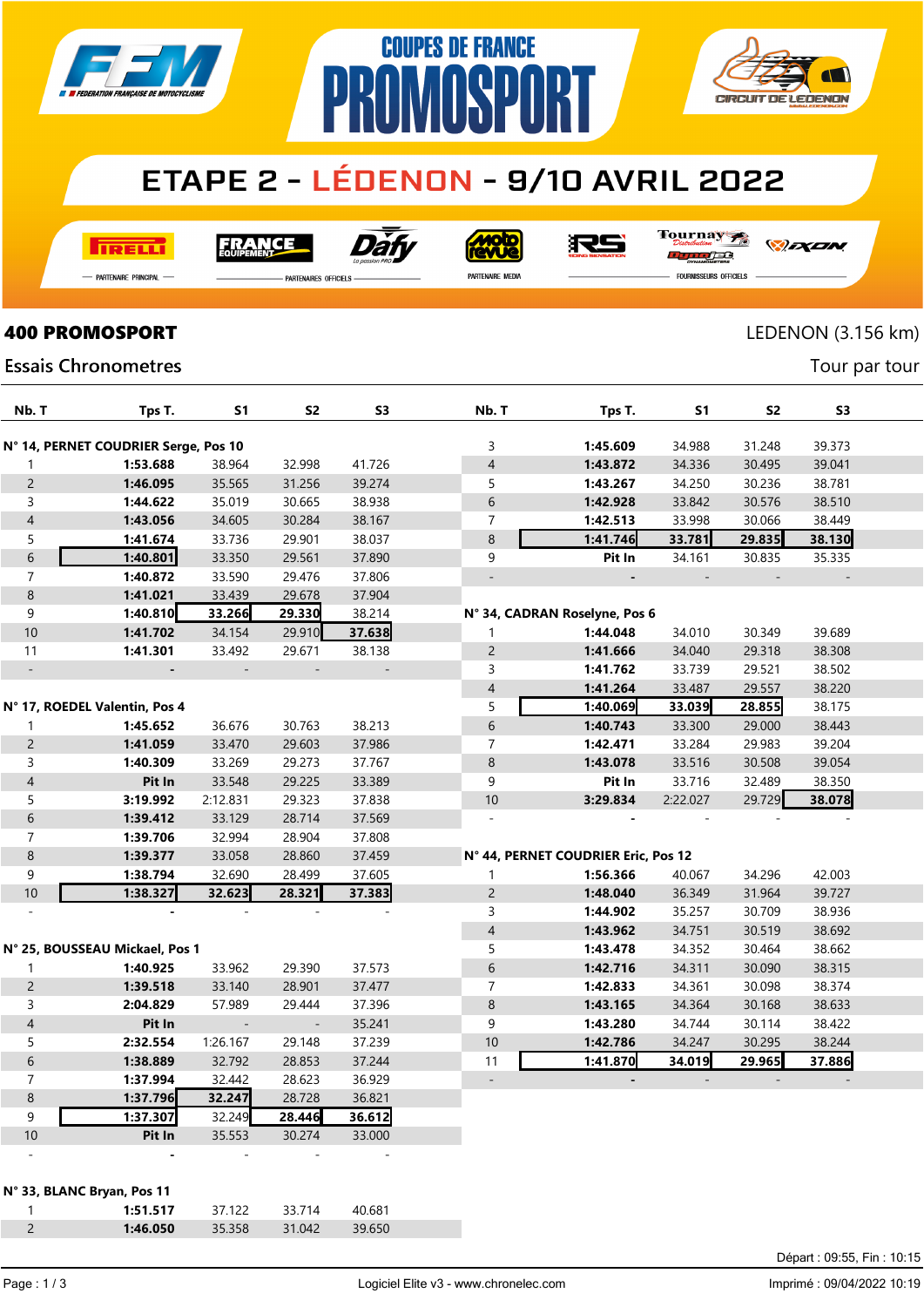

# **ETAPE 2 - LÉDENON - 9/10 AVRIL 2022**

**COUPES DE FRANCE** 

**IMNSP** 

**TRELLI** 

**FRANCE** 



<u>Molo</u><br>BUVS

Tournay

RS

*DEXEN* 

**CIRCUIT DE LEDENON** 

- PARTENAIRE PRINCIPAL

**PARTENAIRES OFFICIELS** 

PR

PARTENAIRE MEDIA

orse **FOURNISSEURS OFFICIELS** 

Tour par tour

### **400 PROMOSPORT** LEDENON (3.156 km)

#### **Essais Chronometres**

| Nb. T                    | Tps T.                        | S1       | S <sub>2</sub> | S <sub>3</sub> | Nb. T                        | Tps T.                       | S1       | S <sub>2</sub> | S <sub>3</sub> |  |
|--------------------------|-------------------------------|----------|----------------|----------------|------------------------------|------------------------------|----------|----------------|----------------|--|
|                          |                               |          |                |                |                              |                              |          |                |                |  |
|                          | N° 50, CHAUVEAU Ryan, Pos 5   |          |                |                | 2                            | 1:44.879                     | 34.593   | 31.165         | 39.121         |  |
| 1                        | 1:44.299                      | 34.526   | 31.409         | 38.364         | 3                            | 1:43.553                     | 34.187   | 30.933         | 38.433         |  |
| $\overline{c}$           | 1:41.107                      | 33.751   | 29.773         | 37.583         | $\overline{4}$               | 1:42.855                     | 33.811   | 30.770         | 38.274         |  |
| 3                        | 1:39.963                      | 33.158   | 29.450         | 37.355         | 5                            | 1:42.132                     | 33.706   | 30.273         | 38.153         |  |
| $\overline{4}$           | Pit In                        | 48.847   | 30.016         | 34.243         | 6                            | 1:41.311                     | 33.205   | 29.913         | 38.193         |  |
| 5                        | 6:40.011                      | 5:32.607 | 29.529         | 37.875         | $\overline{7}$               | 1:41.651                     | 33.579   | 30.013         | 38.059         |  |
| $\,$ 6 $\,$              | 1:40.198                      | 33.163   | 29.263         | 37.772         | 8                            | 1:42.305                     | 33.456   | 30.289         | 38.560         |  |
| $\overline{7}$           | 1:38.928                      | 32.692   | 29.102         | 37.134         | 9                            | 1:41.318                     | 33.244   | 29.991         | 38.083         |  |
| $\,8\,$                  | 1:38.568                      | 32.644   | 28.808         | 37.116         | 10                           | 1:40.552                     | 33.278   | 29.710         | 37.564         |  |
|                          |                               |          |                |                | 11                           | 1:41.048                     | 33.465   | 29.543         | 38.040         |  |
|                          |                               |          |                |                | $\overline{a}$               |                              |          |                |                |  |
|                          | N° 51, PRUNIER Gaetan, Pos 7  |          |                |                |                              |                              |          |                |                |  |
| 1                        | 1:44.134                      | 35.098   | 30.774         | 38.262         | N° 88, VERRIER Pierre, Pos 9 |                              |          |                |                |  |
| $\overline{2}$           | 1:41.206                      | 33.923   | 29.611         | 37.672         | 1                            | 1:43.847                     | 33.983   | 30.794         | 39.070         |  |
| 3                        | 1:40.315                      | 33.309   | 29.440         | 37.566         | $\overline{c}$               | 1:43.353                     | 33.686   | 30.696         | 38.971         |  |
| $\overline{4}$           | 1:41.282                      | 33.584   | 29.764         | 37.934         | 3                            | 1:41.643                     | 33.452   | 29.724         | 38.467         |  |
| 5                        | Pit In                        | 33.841   | 29.635         | 34.232         | $\sqrt{4}$                   | 1:40.762                     | 32.859   | 29.886         | 38.017         |  |
| 6                        | 5:14.239                      | 4:04.579 | 30.168         | 39.492         | 5                            | 1:44.576                     | 33.156   | 32.791         | 38.629         |  |
| $\overline{7}$           | 1:40.229                      | 33.148   | 29.395         | 37.686         | 6                            | 1:43.644                     | 34.205   | 31.362         | 38.077         |  |
| $\,8\,$                  | 1:40.830                      | 33.362   | 29.390         | 38.078         | $\overline{7}$               | 1:41.430                     | 33.531   | 29.653         | 38.246         |  |
| 9                        | 1:40.405                      | 33.241   | 29.304         | 37.860         | 8                            | 1:41.269                     | 33.263   | 29.762         | 38.244         |  |
|                          |                               |          |                |                | 9                            | 1:40.780                     | 33.174   | 29.398         | 38.208         |  |
|                          |                               |          |                |                | 10                           | 1:40.618                     | 33.092   | 29.626         | 37.900         |  |
| N° 55, DAVID Theo, Pos 2 |                               |          |                |                | 11                           | 1:40.767                     | 33.189   | 29.375         | 38.203         |  |
| $\mathbf{1}$             | 1:44.976                      | 35.437   | 31.293         | 38.246         | $\overline{\phantom{a}}$     | $\qquad \qquad \blacksquare$ |          |                |                |  |
| $\overline{2}$           | 1:42.157                      | 34.650   | 29.881         | 37.626         |                              |                              |          |                |                |  |
| 3                        | 1:41.397                      | 33.568   | 30.273         | 37.556         |                              | N° 99, HERTZBERG Hugo, Pos 3 |          |                |                |  |
| $\overline{4}$           | 1:38.448                      | 32.809   | 29.090         | 36.549         | 1                            | 1:44.305                     | 34.497   | 31.080         | 38.728         |  |
| 5                        | 1:42.091                      | 33.057   | 28.989         | 40.045         | $\overline{c}$               | 1:41.596                     | 33.327   | 29.966         | 38.303         |  |
| 6                        | 1:37.776                      | 32.369   | 28.865         | 36.542         | 3                            | 1:41.416                     | 33.139   | 30.155         | 38.122         |  |
| $\overline{7}$           | 1:38.230                      | 32.809   | 28.833         | 36.588         | $\overline{4}$               | 1:40.701                     | 33.121   | 29.846         | 37.734         |  |
| 8                        | 1:37.882                      | 32.424   | 28.804         | 36.654         | 5                            | 1:40.268                     | 32.662   | 29.691         | 37.915         |  |
| 9                        | 1:42.000                      | 32.384   | 28.552         | 41.064         | 6                            | Pit In                       | 33.510   | 29.946         | 32.831         |  |
| 10                       | 1:48.206                      | 34.045   | 31.805         | 42.356         | $\overline{7}$               | 2:46.322                     | 1:33.323 | 31.558         | 41.441         |  |
| 11                       | Pit In                        | 35.078   | 31.896         | 36.117         | $\,8\,$                      | 1:39.021                     | 32.656   | 29.064         | 37.301         |  |
|                          |                               |          |                |                | 9                            | 1:38.185                     | 32.369   | 28.800         | 37.016         |  |
|                          |                               |          |                |                | 10                           | 1:44.800                     | 37.657   | 29.194         | 37.949         |  |
|                          | N° 71, MARCHAL Arthur, Pos 13 |          |                |                | $\overline{a}$               |                              |          |                |                |  |
| 1                        | 1:49.395                      | 35.730   | 31.571         | 42.094         |                              |                              |          |                |                |  |
|                          | $\qquad \qquad \blacksquare$  |          |                |                |                              |                              |          |                |                |  |

N° 74, ROBERT Manon, Pos 8

**1:49.535** 36.545 32.944 40.046

Départ : 09:55, Fin : 10:15